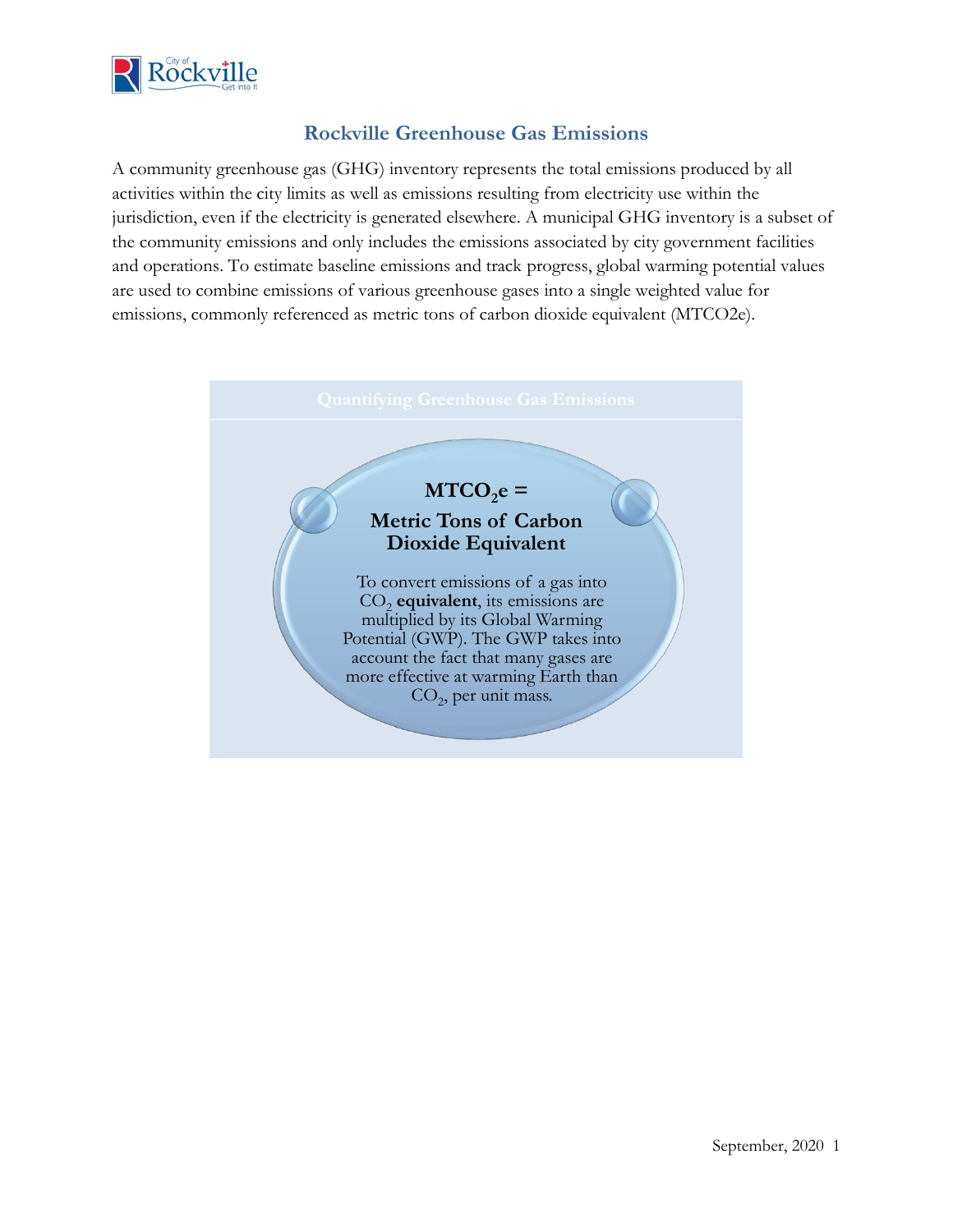Rockville is a member of the Metropolitan Washington Council of Governments (COG), an independent, nonprofit association that brings area leaders together to address major regional issues in the District of Columbia, suburban Maryland, and Northern Virginia. COG has taken a leadership role in developing community greenhouse gas inventories for member jurisdictions, hosting regional climate impacts and resiliency planning workshops, and developing a Regional Climate and Energy Action Plan (2017-2020) that offers a variety of voluntary and flexible options for local governments to implement to support regional GHG emissions reduction goals. Rockville, working in coordination with other organizations and cities, can draw on a range of support services to address the key barriers to city climate action. Benefits include technical support, improved access to data, broader community networks, and access to business and financing opportunities to transform markets.

#### **Emissions Trends**

Rockville's community GHG emissions inventory was developed by COG to be consistent with regional and jurisdiction inventories and is based on the ICLEI U.S. Community Protocol and ClearPath tool (Figure 1). The inventory accounts for emissions from local residential and commercial building energy use, transportation energy use, emissions from solid waste incineration, and process and fugitive emissions (leaks from natural gas infrastructure and cooling systems). The estimated emissions from water and wastewater processes is relatively small.

To track progress, COG calculated jurisdiction and regional GHG estimates for 2005, 2012 and 2015, and 2018. Despite Rockville's 17% population growth between 2005 to 2018, GHG emissions reduced 21% in 13 years. Over this period, per capita emissions decreased from 17.3 to 11.7 MTCO2e per person. Rockville surpassed COG's 2020 emissions reduction goals, demonstrating that GHG reductions are possible even as the population and economy grows. Efficiency and switching to cleaner fuel sources for electricity production contributed to these reductions. COG is currently compiling data to generate Rockville's "business as usual" projections.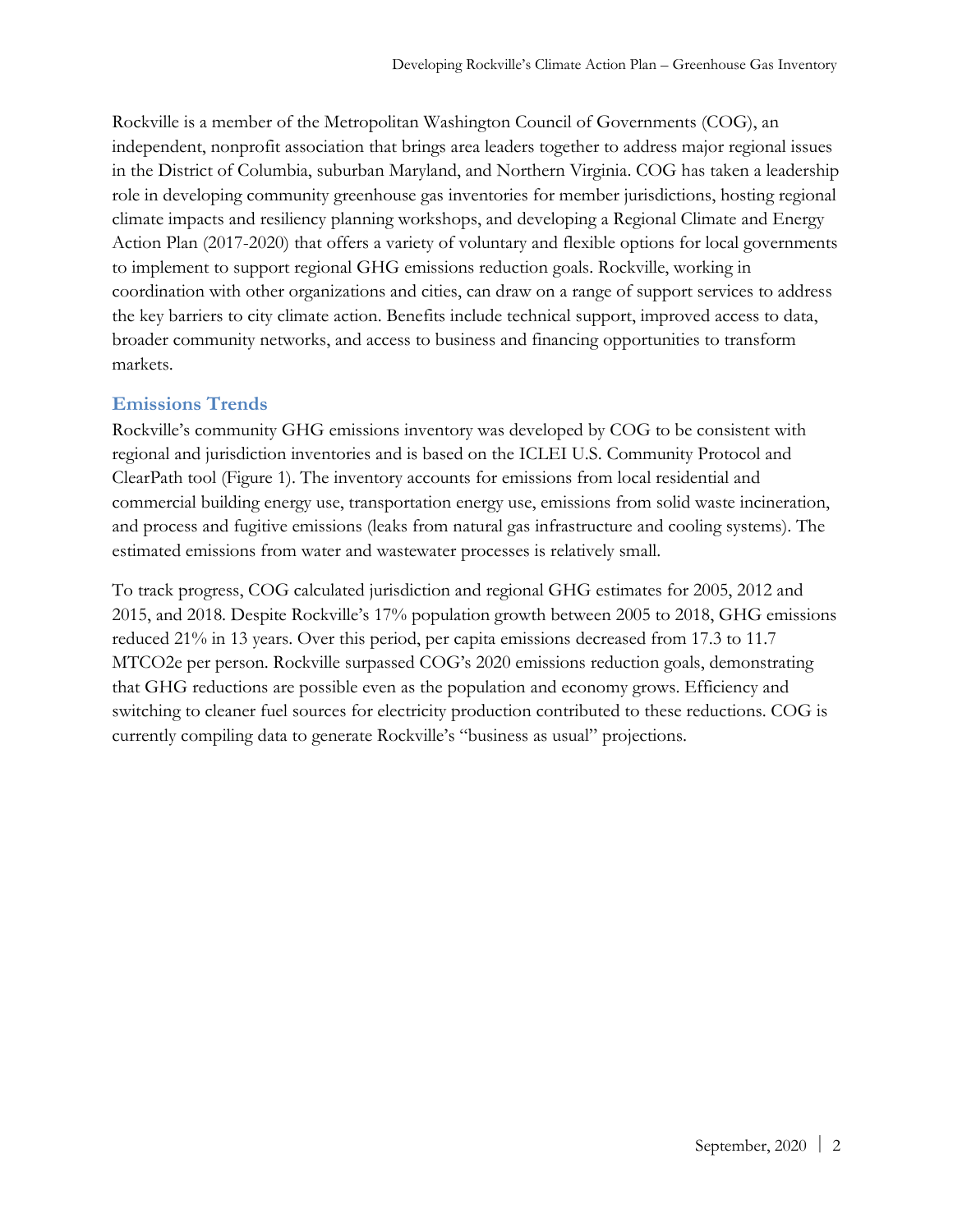

The inventory does not account for consumption-based emissions associated with products and services consumed in the community nor for the positive effects of voluntary purchases of Renewable Energy Credits (RECs) on the part of the city, businesses and residents.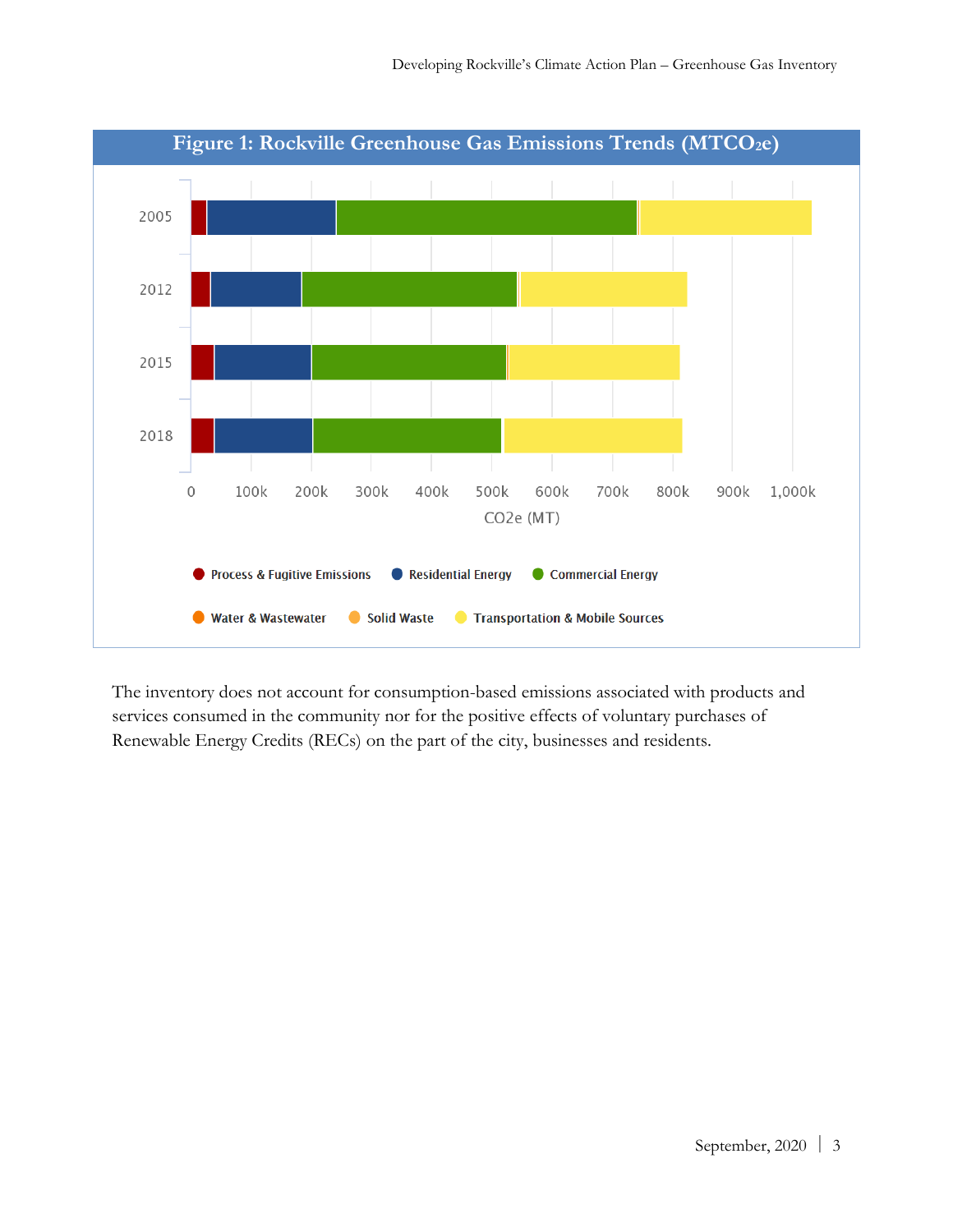# **Community and Municipal Emissions Overview**

The largest emissions contributors are commercial building energy consumption (38%), transportation (36%) and residential building energy consumption (20%) (Figure 2). GHG emissions from Rockville government operations contributed approximately one percent of Rockville's total community emissions<sup>1</sup>.



<sup>1</sup> Municipal emissions are estimated based on Fiscal Year 2016 data.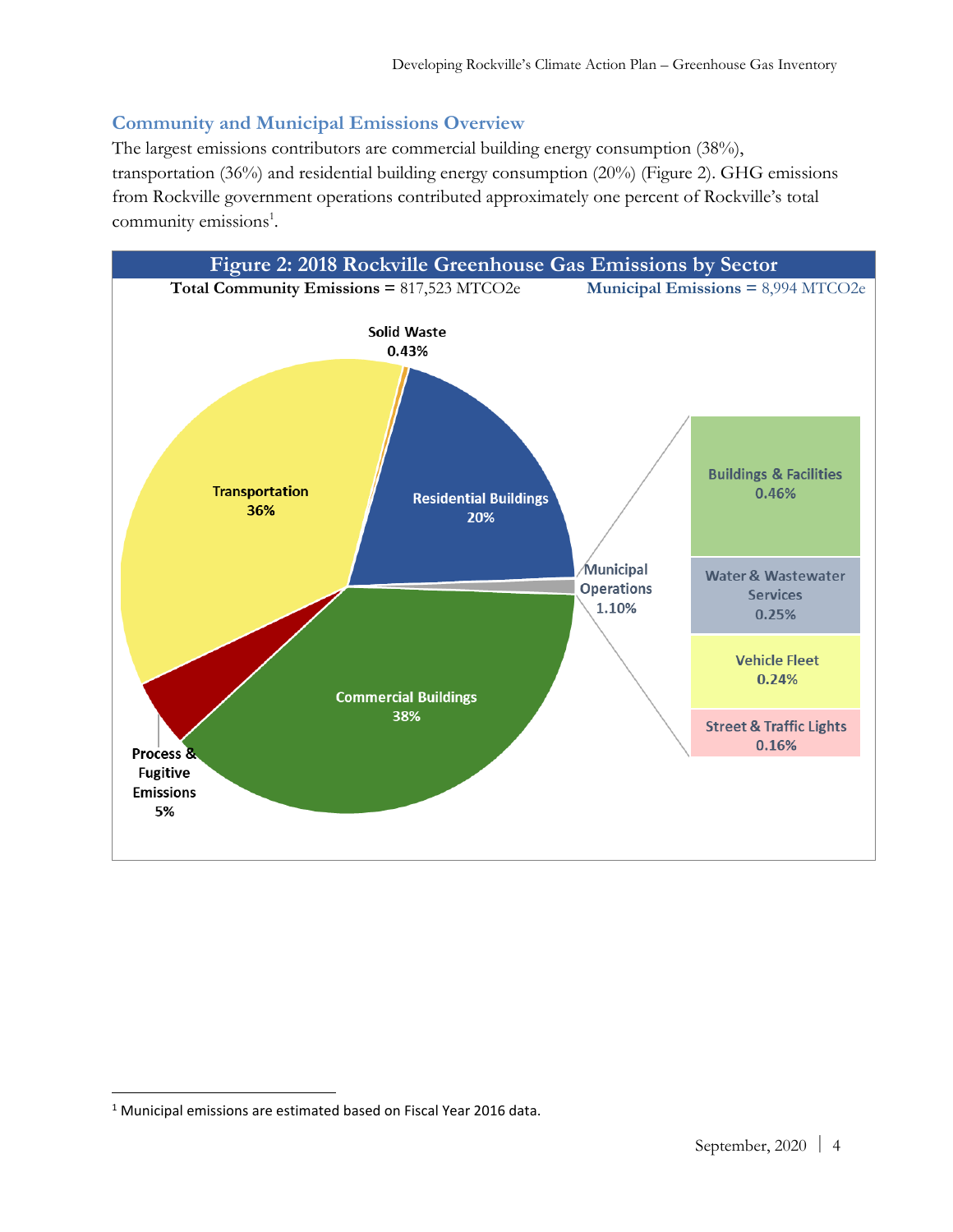On a per capita basis, Rockville generated 13.2 metric tons per capita in 2015, the latest year for which data is available to compare the different jurisdictions. Rockville was below the U.S. average, but slightly higher than other neighboring jurisdictions (Figure 3).



#### **Community Emissions by Sector**

Sectors contributing to Community emissions include:

- **Buildings (58%):** The electricity, natural gas and fuel oil used in all buildings account for the majority of Rockville's GHG emissions. Commercial buildings generated approximately 38 % of emissions, 28% from electricity and 10% from natural gas. Residential buildings account for approximately 20% of emissions, with 10% from electricity, 10% from natural gas, and  $\leq 1\%$  from home heating fuels.
- **Transportation** (**36%)**: The transportation sector, including on-road passenger vehicles, aviation, rail and off-road vehicles, contributed approximately 36% of emissions. The majority of transportation emissions, approximately 31% of total emissions, were generated by diesel and gasoline fuel consumed by on-road mobile sources, such passenger vehicles, buses and commercial vehicles.
- **Process and Fugitive Emissions (5%):** Process and fugitive emissions are derived from national figures to account for leaking natural gas infrastructure and cooling systems.
- **Other sources**: Solid waste, agriculture and wastewater make up the remaining 1% of emissions.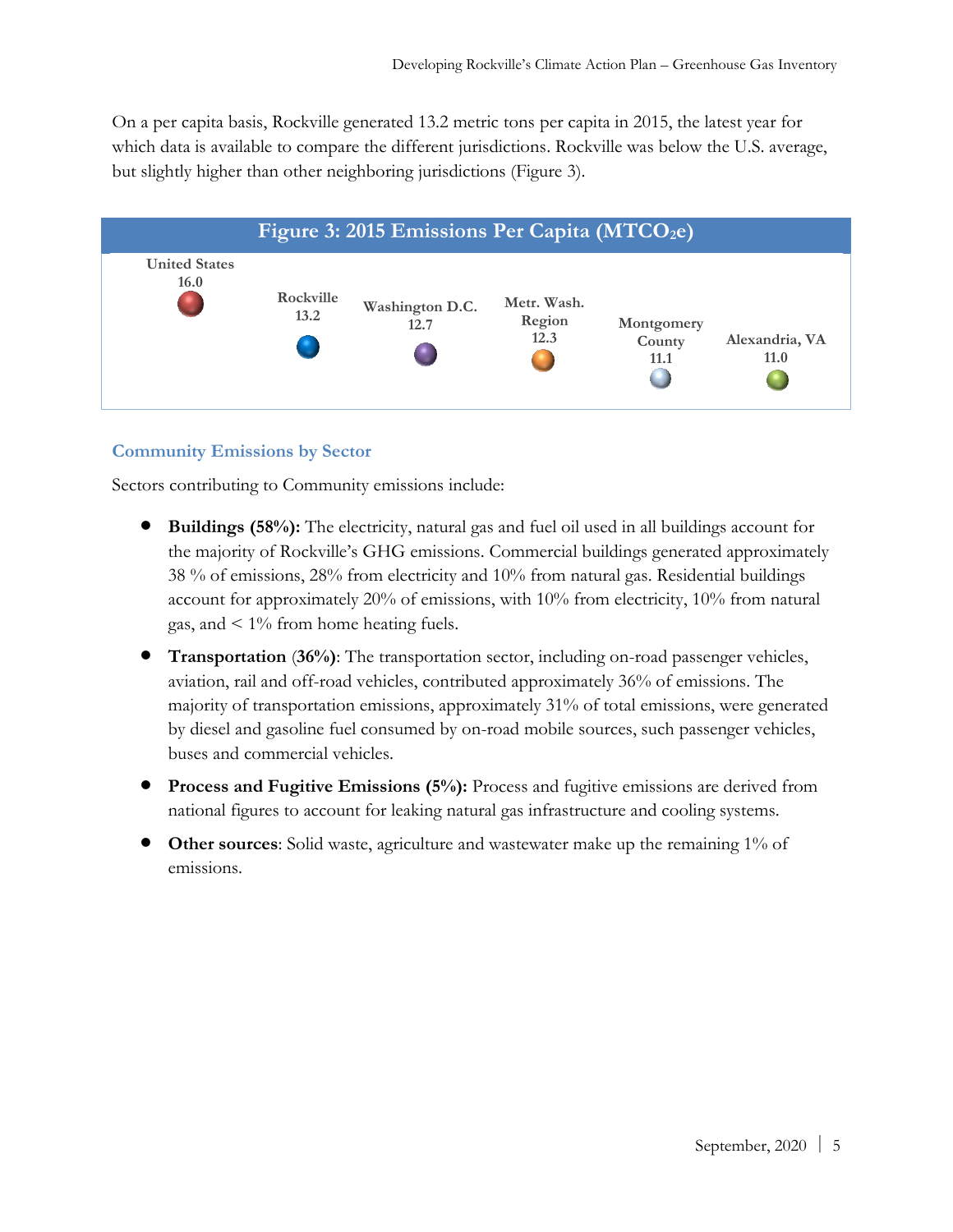### **Community Emissions by Source**

Rockville's greenhouse gas emissions come from three primary sources: electricity use (38%), natural gas use in buildings (21%), (approximately 40%), and on-road transportation fuels including gasoline, diesel (31%) (Figure 4).



Most electricity-related greenhouse gases are emitted by coal and natural gas-fired plants, which together generate over half of the electricity on the grid subregion that serves Rockville. The other major source of electricity is nuclear.<sup>2</sup>

 $2$  For more information on the electricity fuel mix that was used in the greenhouse gas inventory, see: <https://www.epa.gov/energy/power-profiler#/RFCE>